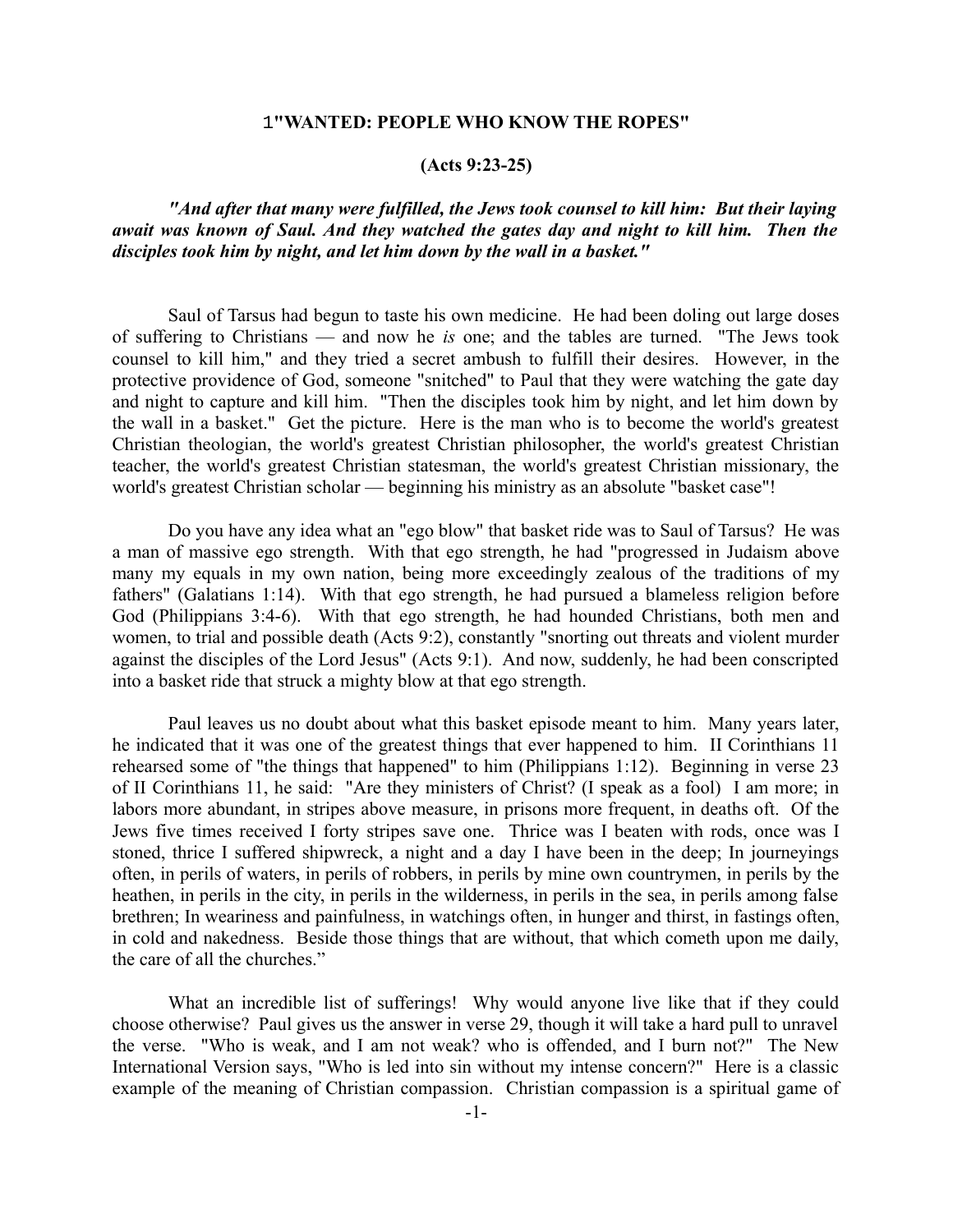"musical chairs" in which, as Ezekiel said, "I sat where they sat." It means that I climb voluntarily inside the other person's skin (whoever he may be), and I look out at life through his eyes, I touch with his fingers, I feel with his feelings. This is what Jesus did for each of us! He zipped Himself up (fully God) inside a human skin and experienced what we experience.

Just this week, the home newspaper carried a Dennis the Menace cartoon which shows Dennis kneeling at his bedside in a stream of light flowing down from above, and he is saying very seriously, "So I figured You'll understand, having a boy of your own." And, great news, God does understand! He identified fully with us, becoming weak like us, and deeply wounded over our sins. When man "missed the mark" in his sins, the arrow in full flight turned aside and wounded the heart of God.

In II Corinthians 11:29, Paul practices a Christ-like compassion; he fully identifies with hurting humanity and accepts each man's hurt as his own. One little boy defined compassion as "Johnny's pain in my stomach," and he was right.

Read again the list of Paul's sufferings in II Corinthians 11:23-28. If you had a list of sufferings like that, and you had not yet reached a climax in the list, what do you suppose you would add? Listen to Paul: "In Damascus the governor under Aretas the king kept the city of the Damascenes with a garrison, desirous to apprehend me: And through a window in a basket was I let down by the wall, and escaped his hands." What an apparent anticlimax!

The basket episode looks "innocent" compared to all those other massive sufferings. What does this mean? Why so direct, so definite, so detailed an account of the basket story? Let me venture a calculated guess. In all those *other* sufferings, Paul could feel heroic and brave. "After all, I'm suffering for Jesus." And, unconsciously, credit would accrue to him for his sufferings. But in the basket story, heroism and boasting were out of the picture. The only thing he got out of that episode was abject embarrassment to his great pride.

Every child of God must suffer in one manner or another, to one degree or another, to break the hard shell of the self-life which encloses and encases the Presence of Jesus within him, and the only suffering that will accomplish God's purpose is the kind in which a sense of heroism is unthinkable and only abject embarrassment is experienced. You see, God is not out to *hurt* your *pride* - He is out to *kill* it! No man can hope for any deliverance from God that will save his pride. There is not the tiniest bit of pride in Heaven, and God will knock much of our pride out of us on the way to Heaven.

Here is an interesting feature in the story, and I will try to hang the rest of my message on something that emerges at this point. When Dr. Luke tells the story (Acts 9), he uses *one* word for a "basket," the word for a large, round, woven, wicker-work basket. However, when *Paul* tells the story in II Corinthians 11:32-33, he uses a quite different word for a basket. Paul's word means a "*rope* basket." Who was right? Well, who was in the basket? Luke wasn't concerned to tell what kind of basket it was; he just reports the story. But Paul's memory was vivid and fresh, and he noted the exact kind of basket it was.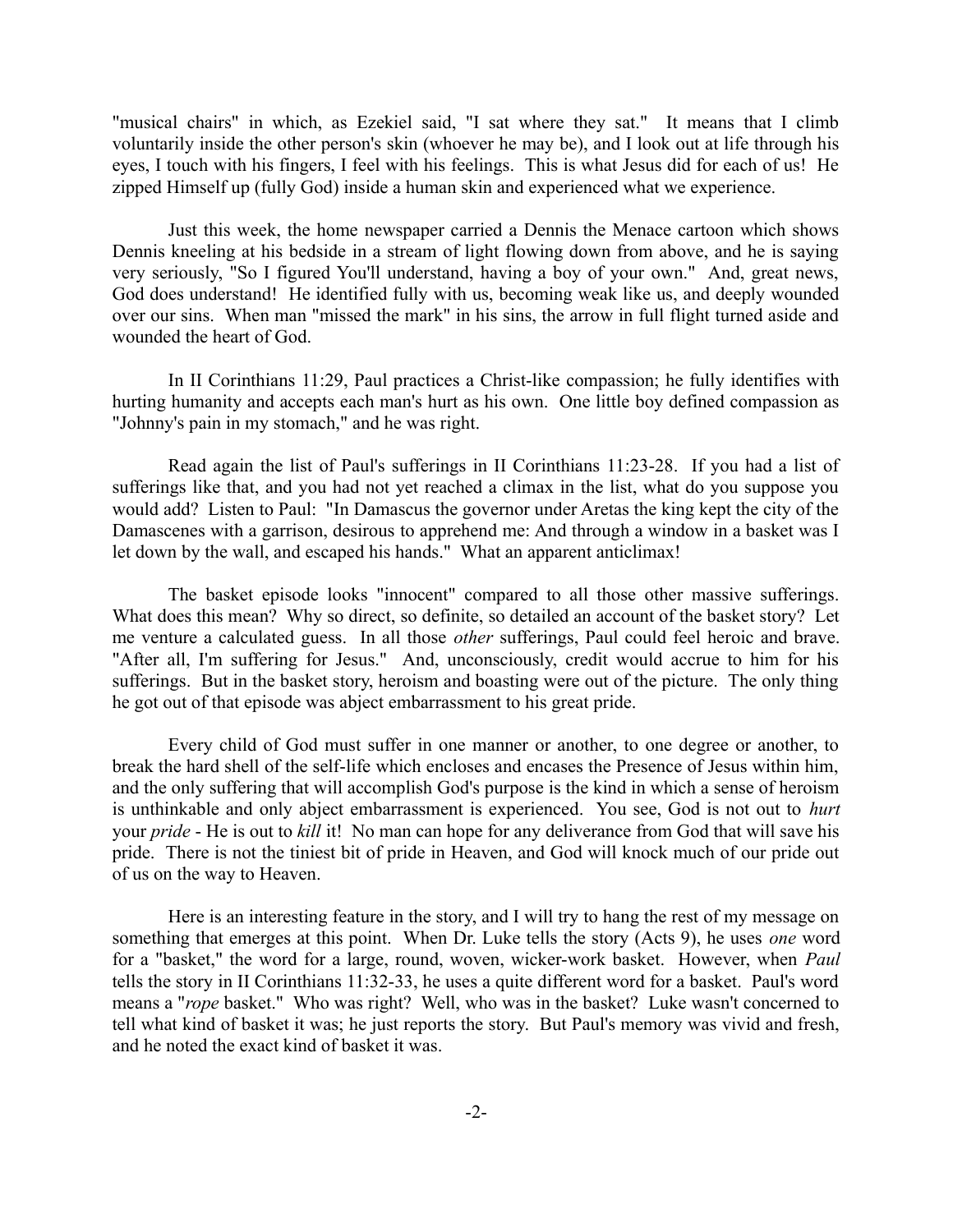Let's ponder Paul's technical word, a "*rope* basket." I want to introduce two strange categories of characters into our message on the basis of Paul's specific identification. You probably would not have thought of these two categories of people - but then, this is the message God has let <u>me</u> see. It has walloped my life with spiritual reality since the first day I saw it.

# **I. THE ROPE-MAKER**

First, I want you to think of *the rope-maker* who is necessarily in the unseen background of this story. Would you ever have thought of him? License your imagination and make a sightseeing trip down into the craftsman's district of Damascus. Down a long narrow street, you come upon a craftsman's shop. There is a business sign over the doorway: Ropemaker." You go in the front door and there is the counter at which he does much of his bargaining in selling or trading the ropes he has made. Go down the narrow, dim hallway and you come to a small room. In that room an ordinary man sits at a work desk. He is weaving strands of fabric into a rope. He works rapidly and skillfully. As each strand of rope is completed, he stretches it across the table and tests its strength with his weight as his hands spread as far apart on the new rope as possible.

Why do I mention him? The idea was triggered in my mind years ago by a tiny devotional thought I saw entitled, "Somebody Made a Good Rope." The little paragraph that followed that title opened with the question, "What if that rope had broken?" Great question! I have stood at the spot at the foot of the wall of Damascus beneath the very high window where (our guide said) Saul of Tarsus was lowered in a basket to run like a river rat under the umbrella of night, scurrying for his very life. If that rope had broken, either Paul would have died in the fall, or the sound of the crash would have brought the two soldiers nearest him from the chain of soldiers surrounding the city (Acts 9:24; II Cor. 11:32). The Jews would have killed him (Acts 9:24b), or the soldiers would have arrested him and disposed of him (II Cor. 11:32). However it occurred, we would have never heard of Paul the Apostle (I am speaking from a strictly human standpoint here). How much it meant to the world that Paul escaped!

Do you remember the line in Longfellow's poem about Paul Revere, "The fate of a nation was riding that night"? There was far, far more than the mere fate of a nation riding in that basket that carried Paul. So much of the world's spiritual welfare was in that basket. How crucially important it was that someone made a good rope! Who the craftsman was, we do not know (and that's all the better). He had no way of knowing what a part in the world's history his everyday, ordinary rope was to play. He had no idea that God was going to suspend the survival of the greatest Christian who has ever lived in a basket of ropes which he had woven with his own hands. What did he do? *He just made a good rope!*

Friends, if Christians are to be heard today in this wicked American nation, they will "earn the right" to be heard. How? By the quality of work they turn out at their daily workbench! By the skill, efficiency and attitude of their ropemaking.

A Catholic priest and a Baptist preacher were playing golf together. The priest was beating the preacher consistently by one or two strokes a hole. On the 15th green, the preacher noticed that the priest crossed himself before each putt. He also gave special note to the fact that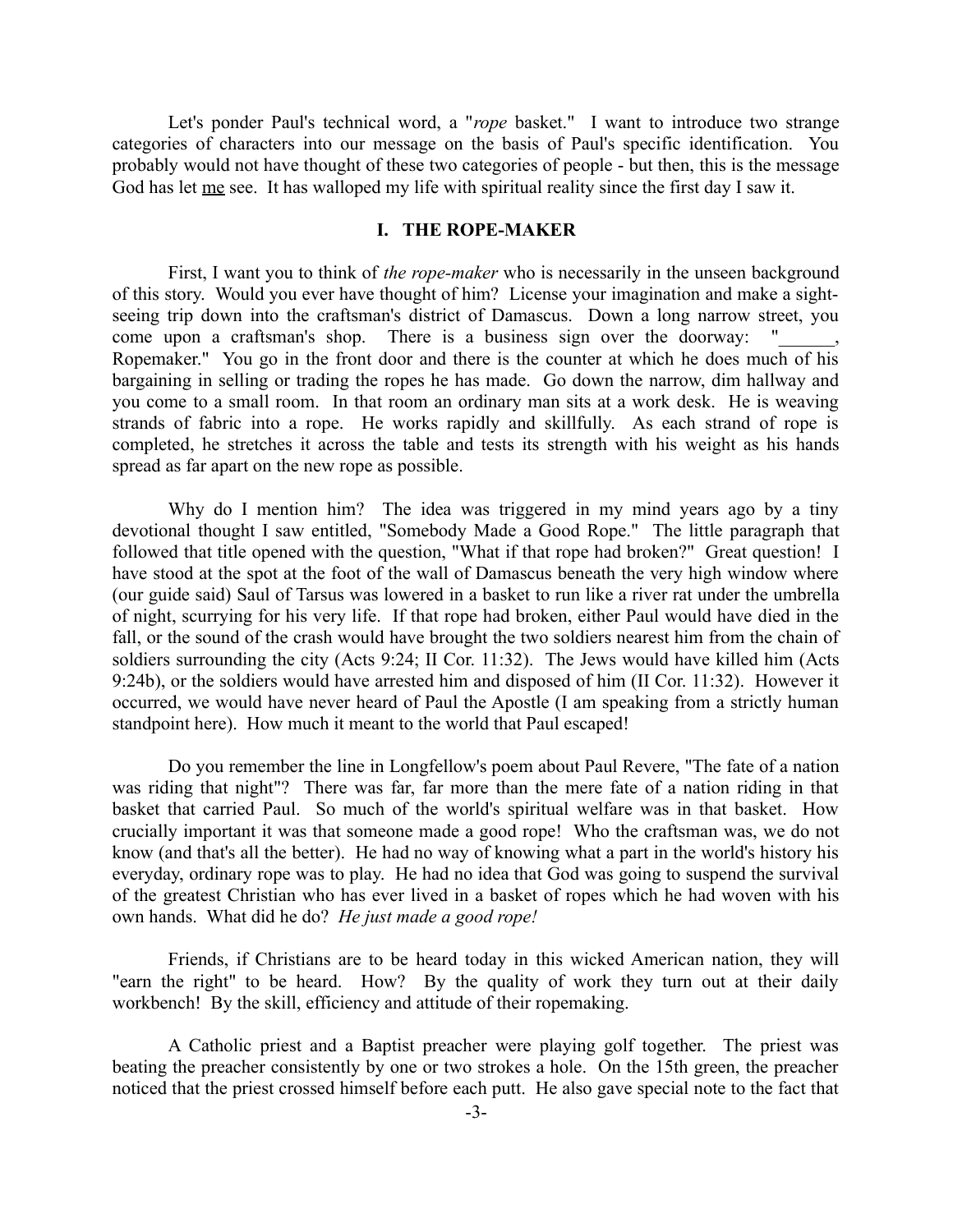the priest putted much better than he did, winning by one or two putts on each hole. "If that works for him, maybe it would work for me," he thought. So, he secretly crossed himself. But still he three-putted and lost the hole. The same happened on the 16th, 17th, and 18th holes. "I want to ask you something," he boldly said to the priest. "How is it that you cross yourself before each putt, and you one-putt or two-putt each hole? I cross myself and I still lose by one or two putts on every hole. Why?" The priest answered, "Preacher, that's an easy one. You can cross yourself all you *want* to, but you still have to be *able to putt*!"

Friends, we can go through all the religious exercises imaginable, can invoke the blessing of God upon all we do, can be religiously unimpeachable, but all of our crossing of ourselves (our religious activities) will do absolutely no good if we are less than Christian at the daily work bench. It is there we earn respect for Christ, His Gospel, and His lifestyle.

In a large eastern city there was a rope factory which manufactured docking halters for ships - the vital, giant ropes which anchored the ship to the docking place. Over the entrance to that factory a message was printed: "The Worker in This Factory Weaves His Conscience into His Work - Because Lives Are at Stake."

What kind of ropemaker am I? My ropemaker is in the minister's "trade." What kind of daily work do I do? What kind of Christian craftsmen am I helping fellow Christians to become. The pastor-teacher's "job description" is in the word "equip" in Ephesians 4:12. The pastorteacher's job is the "equipping of the saints (all believers) that they might do the work of the ministry for the upbuilding of the Body of Christ."

The word translated "equipping" is an enlarged form of the word "artis," from which we get our word "artisan." An artisan is a skilled craftsman. So, the business of a pastor-teacher is to turn every Christian near him, as much as possible, into a skilled craftsman in the way he handles, applies, and lives the Word of God. He is to help him to become like a skilled craftsman in the efficient way he "lives in the Spirit" (Galatians 5:25), "walks in the Spirit" (Galatians 5:16), is "led of the Spirit" (Romans 8:14), is "filled with the Spirit" (Ephesians 5:18). "The best way to tell that a man is carrying a full bucket is that his feet get wet." Our daily walk will either commend Christ to men or push them away from Him.

What kind of ropemaker are you? Are you making a good rope? If God were to suspend a modern-day Apostle Paul in a basket made of your rope, would he survive or perish?

#### **II. THE ROPEHOLDERS**.

The other category of people who play an important role in this text are *the ropeholders*. They are a bit more visible than the ropemakers. "The disciples took him by night, and let him down by the wall in a basket." Let me "spiritualize" the account. That is, I will turn it into an illustration. In doing so, I want to ask — and answer — some five questions about the ropeholders.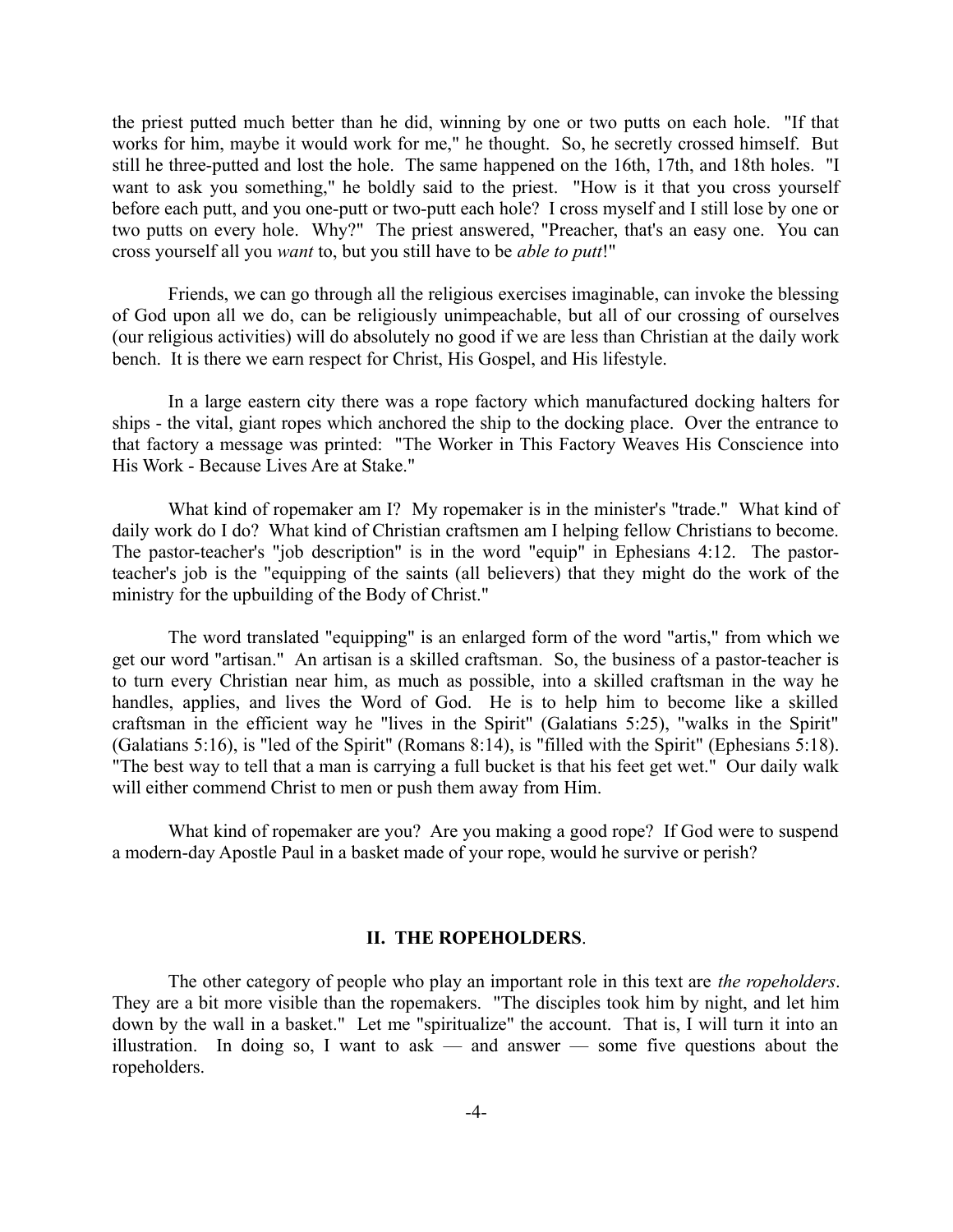From a spiritual perspective, *what is a ropeholder?* A ropeholder is one maturing (there is no "mature" Christian, only a maturing one) Christian who *cares for, sustains, protects,* encourages, teaches, rebukes, corrects, rescues, builds, and invests his life in a less mature Christian for the purpose of guaranteeing the less mature Christian a future possibility of maximum productivity for Christ. In short, a ropeholder is a Christ-centered disciple-maker.

*Who were these ropeholders?* Here's a good answer: we don't know! We don't have any identification except that they were "disciples." They are completely unknown by name. Scripture gives us no names; history offers no names; tradition doesn't even introduce them by name. These were anonymous people. And that is all the better! These ropes are best held by unsung, unheralded people. Recognition in the church and in the world are not necessary. The ropeholder's recognition will be in Heaven (I Cor. 4:5, "Then shall every man have praise of God").

Martha Mott is a faithful member of Speedway Terrace Baptist Church in Memphis, Tennessee. She is a teacher's aide in a nearby elementary school, assisting a first-grade teacher. The kids lovingly call her "Mama Mott." One day, she was on the playground with the kids at recess, and she was asking them what they wanted to be when they grew up. One first-grade boy was a brilliant student of birds and could name and describe at least one bird for every letter in the alphabet. An expert on birds is called an "ornithologist." When Martha asked him what he wanted to be, he confused his word and said boldly, "I'm going to be an ordinary-thologist!"

The fact is that each of us is an ordinary-thologist. Most ropeholders are common folks like you and me. You see, you don't have to be in Who's Who to know what's what in Christian service. If you have a growing edge in which you are daily and dynamically walking with Jesus, and you are willing to invite someone to go with you, you can be a world-impacting ropeholder.

There is a great illustration of this in the early history of Israel. Two men who were representatives of Jehovah God were trapped inside the fortified pagan city of Jericho. If they had been captured, it would have meant certain death for them. They were running through the streets inside the city, desperately searching for a way out. They hurried to the door of a home that was built into Jericho's outside wall, hoping against hope that the resident there might have pity on them and help them to get out. When they knocked, a woman came to the door. They frantically explained their situation, explaining that the Jericho "police" were just behind them. The woman excitedly replied, "I have just come into covenant with your God! Certainly I will help. Come in quickly!"

They entered, she close the door, and she hurried them upstairs onto the flat roof where some grain was drying. "Lie down in these piles of flax, and I will cover you!" She spread the flax evenly over them, and just in time, for there was a loud rapping again at her front door. She hurried down, composed herself, answered the door, and feigned ignorance as the magistrates questioned her. They came in, searched for the two men throughout the house, didn't find them, and hurried away to look elsewhere. When they had departed, this woman opened a window in the outside wall of the city and let these two men down outside in a basket.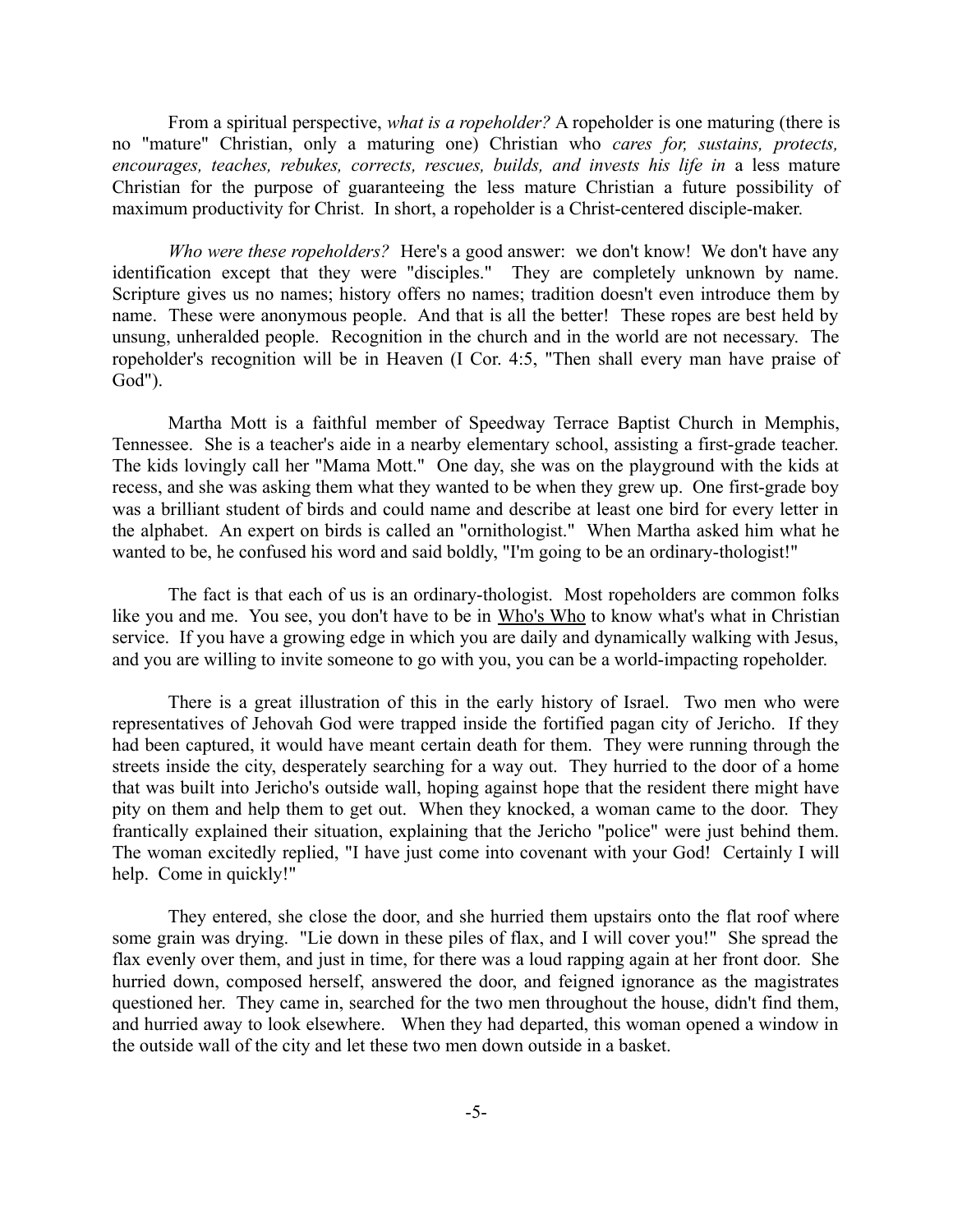The two stories sound somewhat similar, don't they? Who was this woman? She would not easily be accepted in the typical church today. She was a prostitute, and her history would disqualify her from service in many churches. But, there was one thing she could do which no human being could prevent by rules and regulations. *She could hold ropes to save and secure the lives of others!*

Every parent should be a spiritual ropeholder. Every pastor should be a spiritual ropeholder and not merely an institution-builder. Every Sunday School teacher should be a spiritual ropeholder, not merely a teacher of lessons. Every Christian should be a ropeholder, not merely a self-centered survivor in the Christian life. Remember that a ropeholder is a peoplebuilder, a disciple-maker. He does not merely count people; he qualitatively builds people who count. This necessitates close-up, long-term, visionary investment in people's lives.

Who were these disciples? We don't know, but they were ropeholders — and that is enough.

*When did they hold the ropes?* The verse says, "Then the disciples took him *by night*, and let him down by the wall in a basket." What an illustration! If there has ever been a spiritual nighttime, it is today. If the world has ever been dark, it is today. One newspaperman said about Europe at the beginning of World War II, "It was so dark that even the cats were running into each other!" It is that dark spiritually today. If God ever needed ropeholders, He needs them right now people who will function faithfully "in the darkness" as little bright spots of spiritual light - quiet but efficient ropeholders.

*How long did they hold the ropes*? The answer is simple — they held the ropes until the basket hit the ground - until the thud was heard at the foot of the wall, or the rope slackened in their hands. In other words, they held the ropes *until the job was done*. When a man's life is at stake — as it was in our story — people who hold ropes in spurts and spasms, by starts and stops, with irregularity and erratically, are not only worthless but actually harmful. "It is required in stewards (managing ropes, in this case) that a man be found faithful" — not fitful or flashy, but faithful.

Just as Nehemiah stayed up on the wall — against all opposition — until the last brick was laid; just as Jesus stayed up on the Cross — against all opposition — until the last necessary drop of blood was shed, we must *faithfully* "stay at the window and measure out the ropes" until the job is done. Only eternity will reveal *what could have been done* if every born-again believer had been trained (and had trained others) to be an efficient, visionary, world-impacting reproducer of *other* efficient, visionary, world-impacting reproducers.

A ropeholder is *a Christian disciple who sees the masses through the man, and builds the man to impact the masses (through other individuals) to the ends of the earth until the end of time*. As long as sin is contemporary, sinners are lost, the world remains largely unevangelized, and Christians are untrained to hold the ropes, our job is not done. We must hold the ropes until the basket hits the ground.

*Who was in the basket?* To them, he was just a brand-new Christian who was proving to be a trouble-making upstart. To them, he was just a hot-hearted, hot-headed new believer who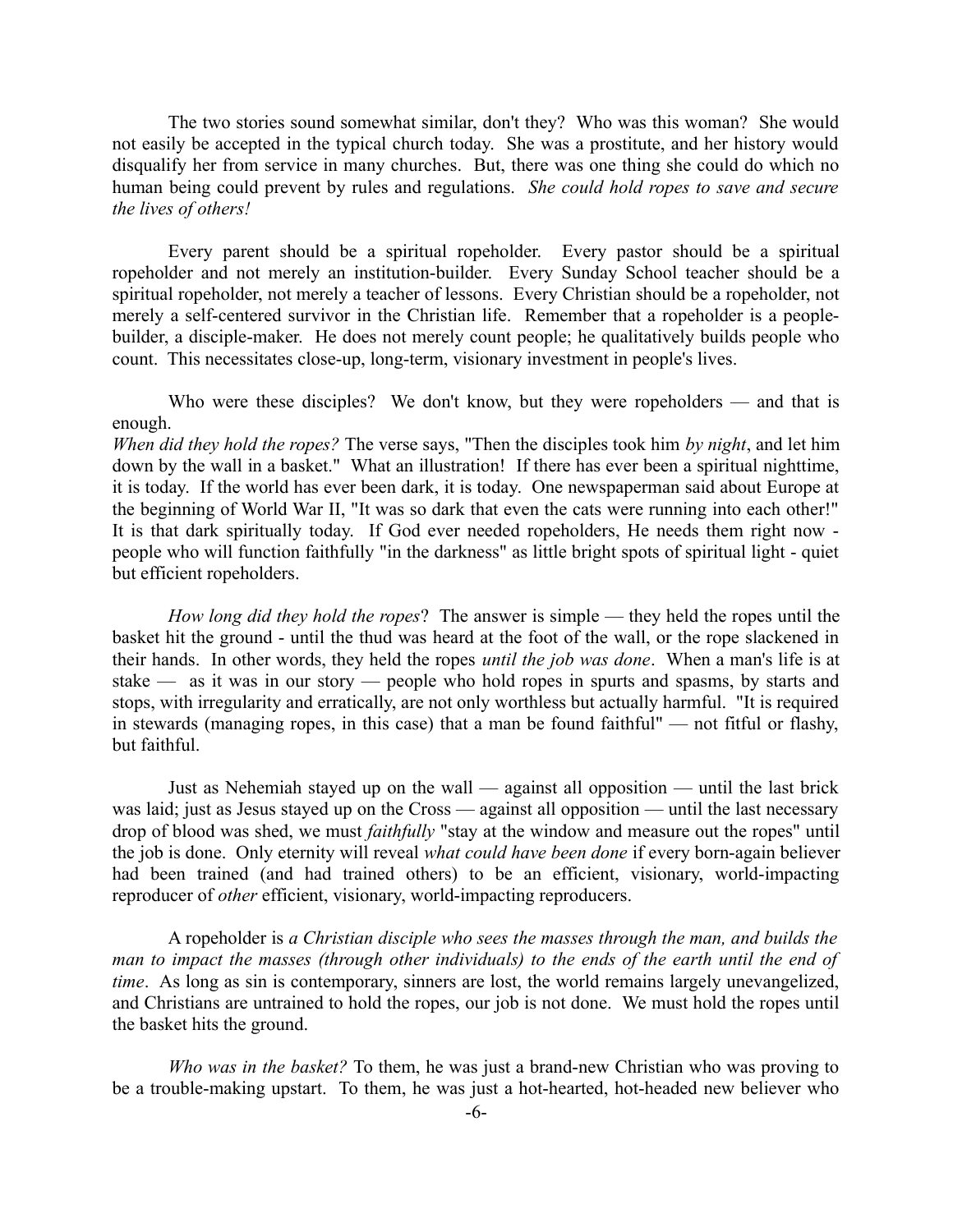got himself in trouble with the local authorities. Many veteran Christians today would have restrained Saul by saying, "Son, when you learn a little diplomacy, God will use you! When you learn to control yourself, God will use you!" This often means, "When you backslide far enough to get in tune with us, everything will be okay." A committee of veterans might say, "He will just have to learn the hard way. He made his bed; let him lie in it! He dug his own grave; let him be buried in it. He mixed his own poison; let him drink it!"

When I ask, "Who was in the basket?," today's Christian looks smug and says, "Oh, I know the answer. Anybody should know that one! It was the Apostle Paul!" But, did *they* know that? Certainly not! They had no way whatsoever of knowing that this man would scatter Christian churches all over the Roman empire like a sower sowing seeds in a field or a housewife sprinkling salt in a salad. They had no way of knowing he would be God's appointed missionary to the Gentile world. By the way, that is one of God's jokes on Mr. Worldly Wiseman and Mr. Carnally-Minded, because Paul was conspicuously equipped by nature, background, and training to be the Apostle to the *Jews*, but God disregarded those "credentials" and sent him instead to the Gentiles. These "disciples" didn't know the potential in this man. So what did they do? *They just faithfully held the ropes!*

If you never hold any ropes, you will never know whom God might have "put in your basket." Let me quote a long paragraph which will illustrate the possibilities. "The night was cold and the wind was blowing up a storm. Conrad Cotta, an esteemed citizen of a little town in Germany, was playing his flute while his wife Ursula was preparing supper. Suddenly they heard a sweet but weak voice singing outside, "Foxes to their holes have gone, every bird into its nest; but I have wandered here alone, and for me there is no rest." Hearing a light knock at their door, they opened it and saw a half-frozen, ragged lad who asked for charity in the name of Christ. 'Com in, young man,' said Mr. Cotta, "we'll give you some food and a place to stay tonight.' Ursula immediately began to prepare a meal, but before it was ready the boy fainted from weariness and hunger. They tenderly cared for him, gave him a nourishing broth, and put him to bed. They found later that he had wandered about for a long time, singing and living on the money that people gave to him. He seemed such a worthy teenager that they prayed about the matter and decided to treat him as their own son. They sent him to school, and he later entered a monastery. There he found a Bible which he read eagerly and from which he learned the blessed way of salvation. Unable to keep the good news to himself, he spread abroad the word that 'justified by faith' we can have 'peace with God through out Lord Jesus Christ.' Little did Conrad and Ursula know, when they took that young singer into their home in the name of Christ (Matthew 25:40), that they were nourishing the great champion of the Reformation; for that poor lad was none other than *Martin Luther!" But what if Conrad and Ursula Cotter had not held the ropes?*

Another illustration: "The old Scots minister climbed wearily into the pulpit. Bowed and dejected, he had just faced the harsh criticism of one of his deacons. 'Sir, there is something radically wrong with your ministry. Only one person has been saved this year, and he is only a boy.' The words stung the old minister deeply, for he too felt heartbroken that so few had responded to the Gospel; yet still he trusted God for the results.

The service concluded, but the weary man of God lingered on in the church, wondering if there was any point continuing in the ministry. A young lad saw him and waited behind.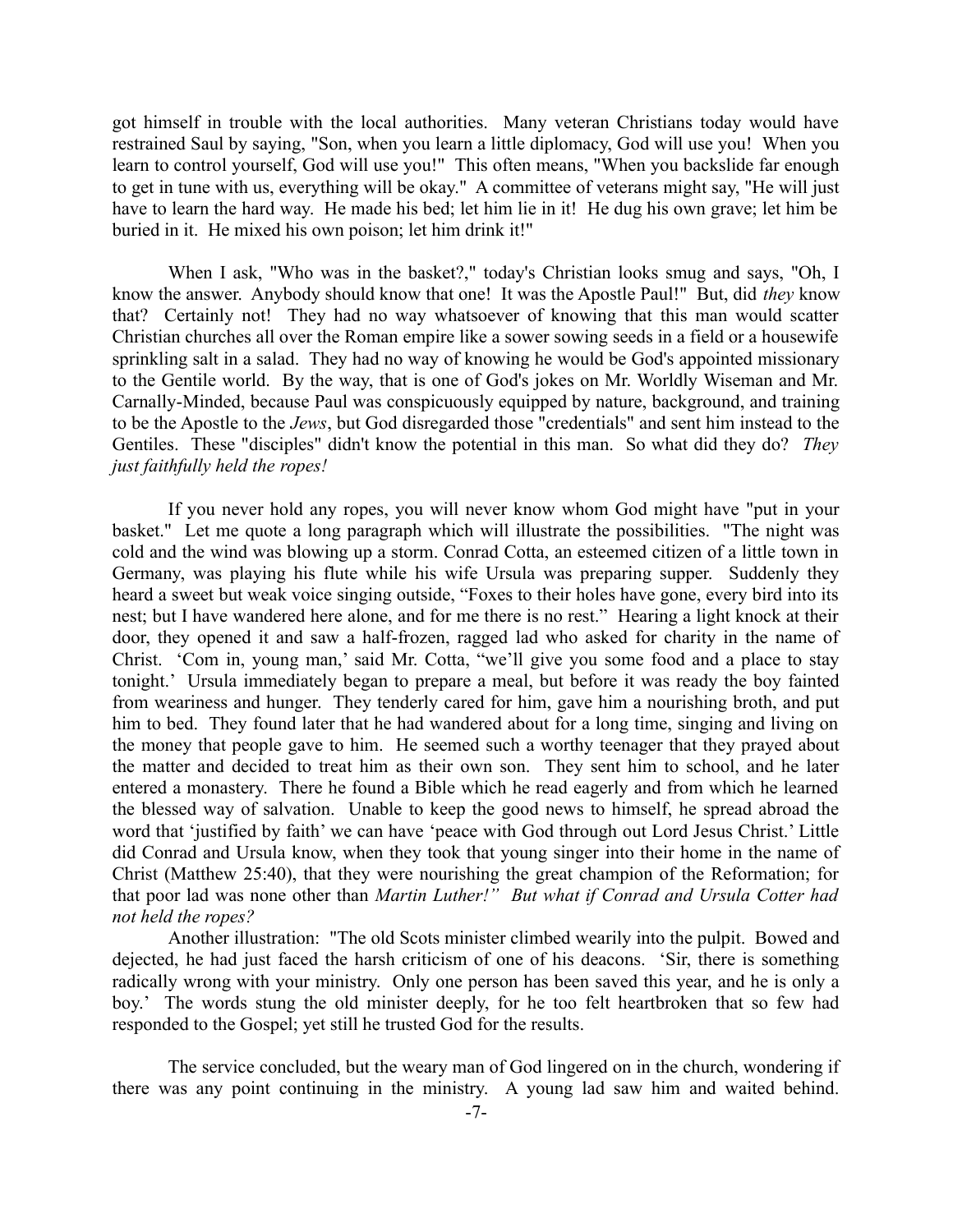'Please, sir....' 'Yes, Robert?' 'Do you think if I worked hard for my education that I could ever become a preacher?' 'God bless you, my boy,' replied the old man with tears in his eyes. 'Yes, I think you will become a preacher!'

It was years later that an elderly missionary came back to London from Africa. He had pushed back the boundaries of geographical knowledge and brought savage chiefs under the influence of the Gospel of peace, given tribes the Bible in their own tongues; but most of all he had followed the Lord with all his heart. Robert Moffatt—'only a boy,' won to Christ and encouraged by a tired old man of God, had made a lasting mark on the world.

On one visit to England, Robert told of the need of Africa. Among those who heard him that day was a young Scottish medical student who had given his life to God for missionary service. Robert Moffatt's words pierced his heart: 'There is a vast plain to the north where I have sometimes see, in the morning sun, the smoke of a thousand villages where no missionary has ever been.' Filled with the vision of what God wanted him to do, the student asked Mr. Moffatt, 'Would I do for Africa?' The direction of David Livingstone's life had been changed.

Who can tell what impact was made through the ministry of that old discouraged Scotsman? 'Only a boy' it seemed—yet far-off generations and tribes knew the effect of it!*" But what if the old pastor had not held the ropes?* 

One day in the year 1865 a nervous Sunday School teacher walked down a Boston street to a shoe store. He had gone to see a dynamic but uneducated young shoe clerk whose ambition it was to make a million dollars selling shoes. The Sunday School teacher nervously hesitated outside, but finally built enough courage to go into the store. He found the young clerk on lunch break in the back of the store; and after stumbling through a greeting and mumbling a few introductory words, he faltered his way through a Gospel witness to the young clerk. The young man was like ripe fruit. He fell to the teacher's nervous touch, opened his heart to Christ, and was saved that day in the back of that shoe store. Few people ever remember the name of Edward Kimball, the Sunday School teacher; but every studious Christian has heard many, many times of Dwight L. Moody, perhaps the greatest evangelist up to that time in the history of the church. *What if Edward Kimball had not held the ropes?*

An old-fashioned, fighting, whiskey-bottle smashing evangelist named Mordecai Ham put up a tent in Charlotte, North Carolina, and held an evangelistic crusade. One night, a tall, gangling teenage boy and his short, heavy sidekick came stumbling "down the sawdust trail," fell into the altar, and gave their hearts to Christ. Not too many people remember Mordecai Ham today, but hardly a person in the civilized world doesn't recognize the face and the name of Billy Graham. Every time he preaches on TV, he preaches to an average audience of 90 million people. *But what if Mordecai Ham hadn't held the ropes?*

A young Jewish doctor was converted to Jesus Christ in a Siberian prison as a result of his own disillusionment with the Soviet socialist system and the Christian witness of a welleducated and kind fellow prisoner who spoke to him of a Jewish Messiah who had come to keep God's promises to Israel. We don't know this man's name, but his testimony was used of the Holy Spirit to guide the young Jewish doctor to Christ and to eternal life. As the doctor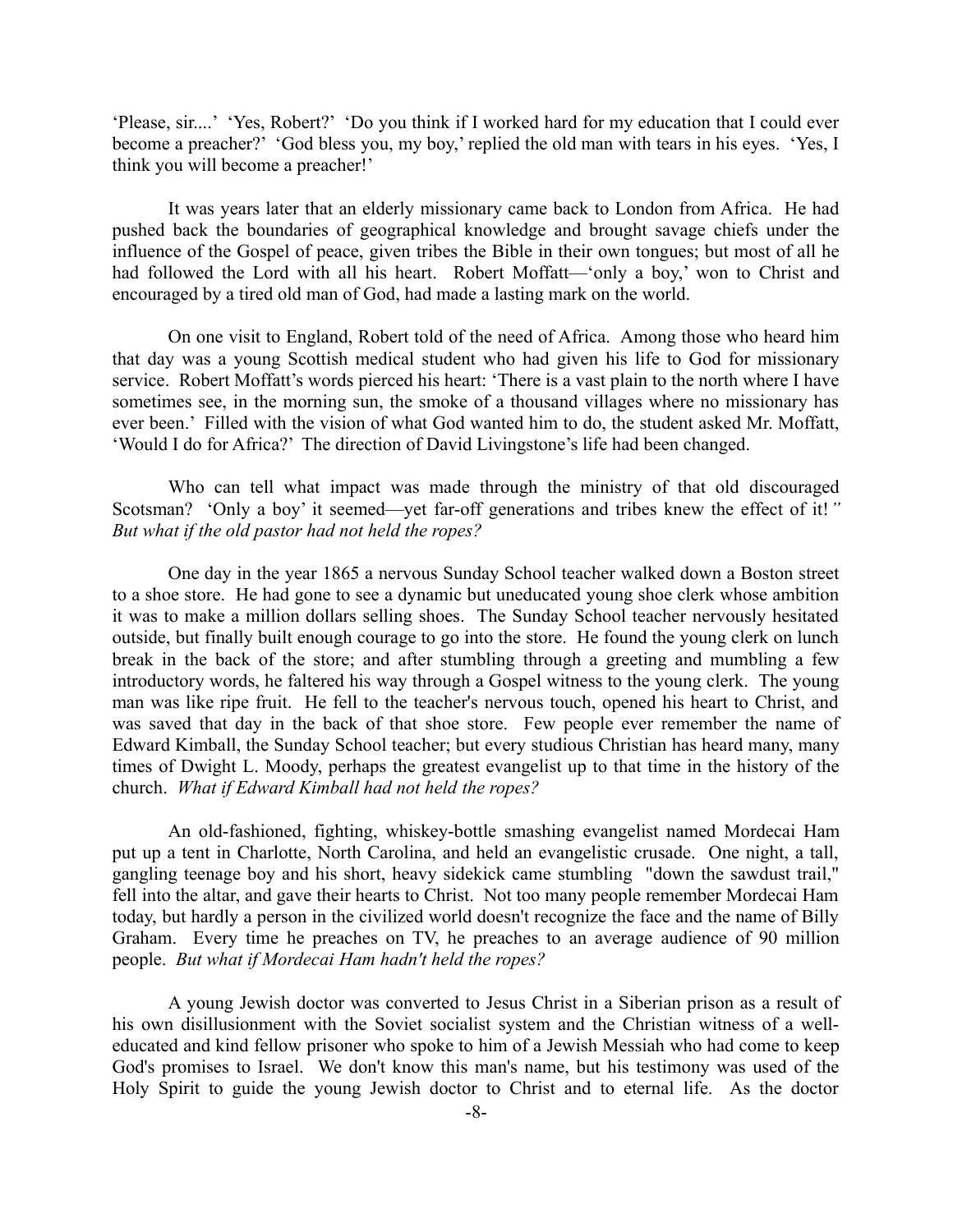progressively grew in the freedom of his new life, he opposed the brutality and inhumanity of many events in the prison. He also shared his own testimony with the few who would listen. One day, he met and treated a patient who had just had surgery for cancer of the intestines. The doctor's soul was stirred toward this patient, and he began to tell boldly what had happened to him. Though the patient was shaking with fever, he was captured by the doctor's testimony of conversion and freedom in Christ. The encounter lasted from afternoon until very late that night. The patient listened raptly to the doctor's incredible confession. Finally, he fell asleep.

The doctor never knew the response of his patient. That night, the doctor's head was smacked in by eight blows on the head with a plasterer's hammer. The deed was apparently done by some men who were angry that he was fighting against the Soviet system. But, his testimony and influence did not die with him. The patient pondered the doctor's last, dramatic, impassioned words about the miracle of new birth in Jesus Christ. As a result, he too became a Christian.

Today, very few people know the doctor's name (or the name of the one who led him to Christ). The name of Boris Kornfeld, the Jewish Christian doctor, will never be entered in the annals of history. According to the world's estimation, he was a failure, but "they that be wise shall shine as the brightness of the firmament; and they that turn many to righteousness as the stars for ever and ever" (Daniel 12:3). You see, Kornfeld's cancer patient not only survived that Siberian prison; he became one of the greatest Christian thinkers and spokesmen of the 20th Century — Alexander Solzhenitsyn. *But what if Boris Kornfeld - and the lesser known believer who brought him to Christ — had not held the ropes*?

Dawson Trotman was founder of the international Navigators, a Christian organization that majors on rope-holding, or disciple-making. "Daws" had worn himself out at 50 years of age, building disciples, training and dispatching men, and heading up Billy Graham's crusade follow-up efforts. He went to Word of Life's Schroon Lake Christian Camp to lead the East Coast Navigators Conference in 1956. While there, he and Jack Wyrtzen, the camp owner, went out on the lake to ride and to water ski. On one ride around the lake, they filled the boat with conferees and started a roaring ride around the lake. When Dawson discovered one girl couldn't swim, he locked arms with the riders on either side of her for security. Suddenly, the boat made a fast turn and simultaneously smacked a big wave. The combined effect threw the girl who couldn't swim off the boat, and Dawson was thrown into the water with her. Dawson was an expert swimmer, and he assisted her until the boat returned. The others pulled her into the boat, but it had taken all of Dawson's depleted strength just to keep her head above water; and when they turned to retrieve him from the water, they couldn't find him in the darkness. He had sunk in sheer exhaustion and drowned.

Dawson Trotman's impact on people was amazing. The next issue of Time magazine after Dawson's death carried an article about his life and work. With his picture, they ran the caption, "Dawson Trotman: Always Holding Somebody Up." Daws Trotman was one of the world's great rope-holders.

One night, a man named Robert Newell ran out of gas on a lonely road. A friendly traveler came along, took a rope from the trunk of his car, and towed the stalled car almost thirty miles to the nearest garage. When Newell insisted that the man accept pay, he refused. He also